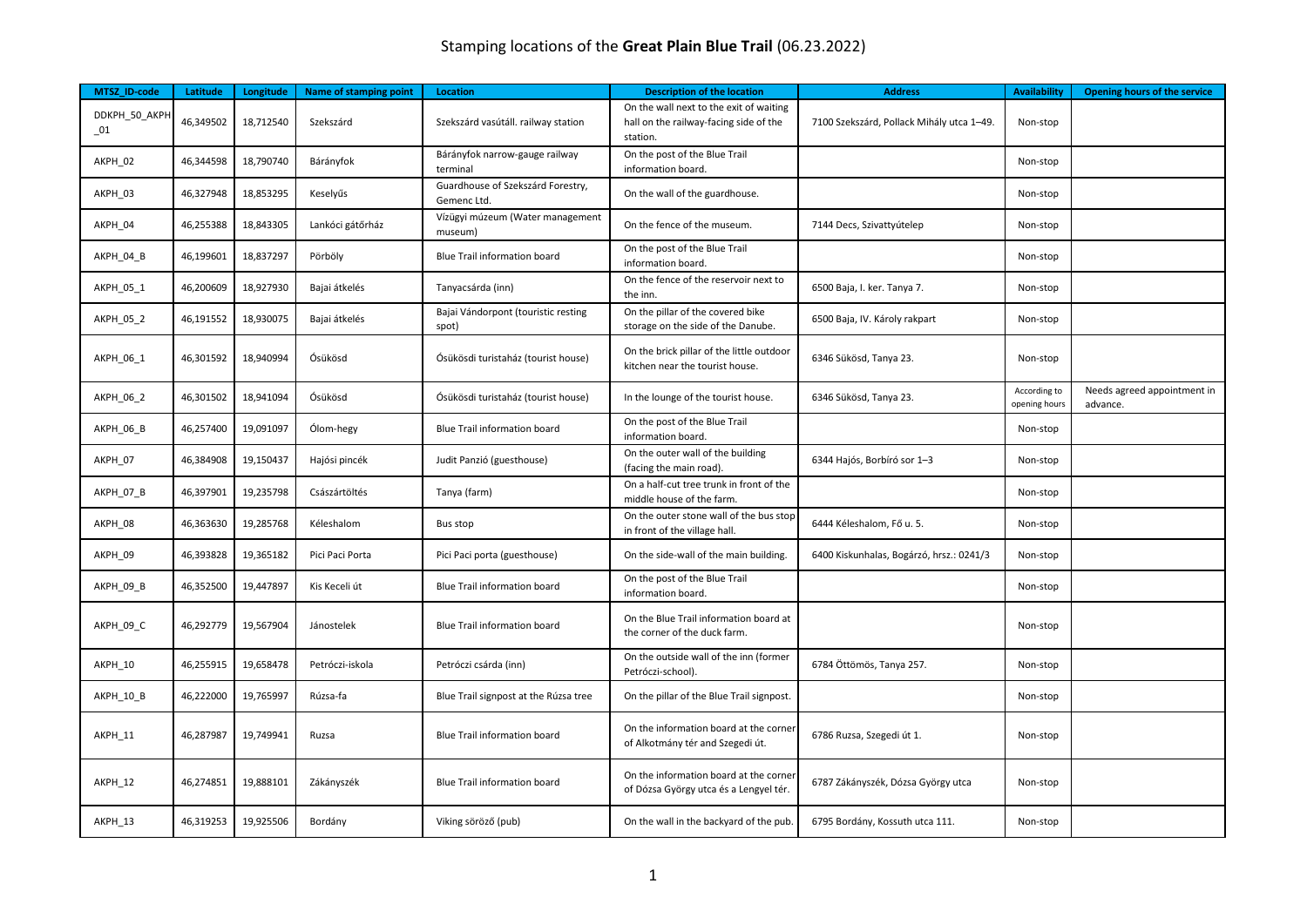| MTSZ ID-code     | Latitude  | Longitude | Name of stamping point  | Location                                                            | <b>Description of the location</b>                                                                | <b>Address</b>                         | <b>Availability</b>           | <b>Opening hours of the service</b>          |
|------------------|-----------|-----------|-------------------------|---------------------------------------------------------------------|---------------------------------------------------------------------------------------------------|----------------------------------------|-------------------------------|----------------------------------------------|
| AKPH 14          | 46,326934 | 19,971141 | Zsombó                  | <b>Blue Trail information board</b>                                 | On the information board near the<br>church on Andrássy út.                                       | 6792 Zsombó, Andrássy út               | Non-stop                      |                                              |
| AKPH 15          | 46,345700 | 20,043800 | Szatymaz                | Szatymaz vasútállomás (railway<br>station)                          | On the wall next to the ticket office<br>(inside).                                                | 6763 Szatymaz, Vasút utca 6.           | Non-stop                      |                                              |
| AKPH_16          | 46,362196 | 20,097496 | Sándorfalva             | Blue Trail information board                                        | On the information board at the corner<br>of Alkotmány körút and Dózsa György<br>utca (DA077INF). | 6762 Sándorfalva, Dózsa György utca    | Non-stop                      |                                              |
| AKPH_17          | 46,488113 | 20,093769 | Ópusztaszer             | Nemzeti Történelmi Emlékpark<br>(National Heritage Park) Tourinform | On the left wall outside the<br>information office.                                               | 6767 Ópusztaszer, Szoborkert 68.       | Non-stop                      |                                              |
| AKPH_18_1        | 46,532477 | 20,163815 | Mindszenti rév          | Mindszenti rév (ferry)                                              | On the wall in Halászcsárda (inn) near<br>the ferry.                                              | 6630 Mindszent, Kossuth L. utca vége   | According to<br>opening hours | Autumn - Spring: 10-19<br>Summer: 10-22      |
| <b>AKPH 18 2</b> | 46,533000 | 20,163600 | Mindszenti rév          | Mindszenti rév (ferry)                                              | At the ferryman on the ferry.                                                                     | 6630 Mindszent, Kossuth L. utca RÉV    | According to<br>opening hours | Autumn: 6.30 - 17.00<br>Summer: 5.30 - 19.00 |
| AKPH 19          | 46,524027 | 20,193694 | Mindszent vá.           | Mindszent vasútállomás (railway<br>station)                         | At the station's ticket offices.                                                                  | 6630 Mindszent, Vasút utca 5.          | According to<br>opening hours | Mon-Sun: 4.15 - 21.05                        |
| AKPH 19 B        | 46,541661 | 20,335149 | Ördöngös                | Blue Trail information board by the<br>farm                         | On the post of the Blue Trail<br>information board.                                               |                                        | Non-stop                      |                                              |
| AKPH_20          | 46,542639 | 20,406544 | Tompahát                | Tompahát tanya, vegyesbolt (farm,<br>grocery shop)                  | In the window of the grocery shop,<br>next to the door.                                           | 6621 Derekegyház, Tompahát tanya 77.   | Non-stop                      |                                              |
| AKPH_21          | 46,588839 | 20,468421 | Nagymágocs              | Károlyi-kastély (mansion)                                           | On the wall outside of the reception of<br>the mansion.                                           | 6627 Nagymágocs, Szentesi út 2.        | Non-stop                      |                                              |
| AKPH_22          | 46,616900 | 20,550400 | Árpádhalom              | Vegyesbolt (grocery shop)                                           | Outside, on the door of the storage<br>next to the grocery shop.                                  | 6623 Árpádhalom, Dózsa György út 2/A   | Non-stop                      |                                              |
| AKPH_23_A        | 46,658584 | 20,589850 | Gádoros                 | Árbarát élelmiszer és vegyesbolt<br>(grocery shop)                  | On the exterior door jamb of the<br>grocery shop.                                                 | 5932 Gádoros, Fő utca 11.              | Non-stop                      |                                              |
| AKPH 23 B        | 46,707162 | 20,561453 | Eperjes                 | Blue Trail information board                                        | On the Blue Trail information board<br>next to the church.                                        | 6624 Eperjes, Béke út                  | Non-stop                      |                                              |
| AKPH 24 1        | 46,873686 | 20,527910 | Szarvas                 | Szarvasi Arborétum (botanical garden)                               | On the inner side of the garden's gate.                                                           | 5540 Szarvas, I. kk. 9.                | According to<br>opening hours | Mon-Sun: 8-till dusk                         |
| AKPH_24_2        | 46,858415 | 20,526015 | Szarvas                 | oros-iviaros iverrizeu na<br>Körösvölgyi Látogatóközpont és         | On the column in front of the main<br>entrance gate of the visitor center.                        | 5540 Szarvas, Anna-liget 1.            | Non-stop                      |                                              |
| AKPH_25          | 46,944776 | 20,638320 | Peresi gátőrház         | Floodgate of Hortobágy-Berettyó canal                               | On the barrier of the floodgate of<br>Hortobágy-Berettyó canal.                                   |                                        | Non-stop                      |                                              |
| AKPH 26          | 47,005521 | 20,620866 | Mezőtúr                 | Túri Fazekas Múzeum (Pottery<br>museum)                             | On the outer wall of the museum.                                                                  | 5400 Mezőtúr, Bajcsy-Zsilinszky u. 41. | Non-stop                      |                                              |
| AKPH 26 B        | 47,082451 | 20,760839 | Túrkeve                 | Balai híd (bridge)                                                  | On the Blue Trail signpost at the<br>crossroads.                                                  |                                        | Non-stop                      |                                              |
| AKPH 27          | 47,154135 | 20,916596 | Ecsegfalva              | Ecsegfalva (north)                                                  | On the post of National Park<br>information board, before the signpost<br>of Ecsegfalva.          | 5515 Ecsegfalva, Fő utca vége          | Non-stop                      |                                              |
| AKPH_28          | 47,081320 | 20,933440 | Réhelyi Látogatóközpont | Réhelyi Látogatóközpont (visitor<br>center)                         | On a wooden barrier in front of the<br>visitor center's ticket office.                            | 5510 Dévaványa, Réhely                 | Non-stop                      |                                              |
| AKPH 29          | 47,034006 | 20,943489 | Dévaványa               | Dévaványa vasútállomás (railway<br>station)                         | On the wall (inside) in front of the<br>ticket office.                                            | 5510 Dévaványa, MÁV-állomás            | According to<br>opening hours | Mon-Sun: 4.30-20.00                          |
| AKPH 29 B        | 47,043312 | 21,064655 | Folyás-ér               | <b>Blue Trail signpost</b>                                          | On the pillar of the Blue Trail signpost.                                                         |                                        | Non-stop                      |                                              |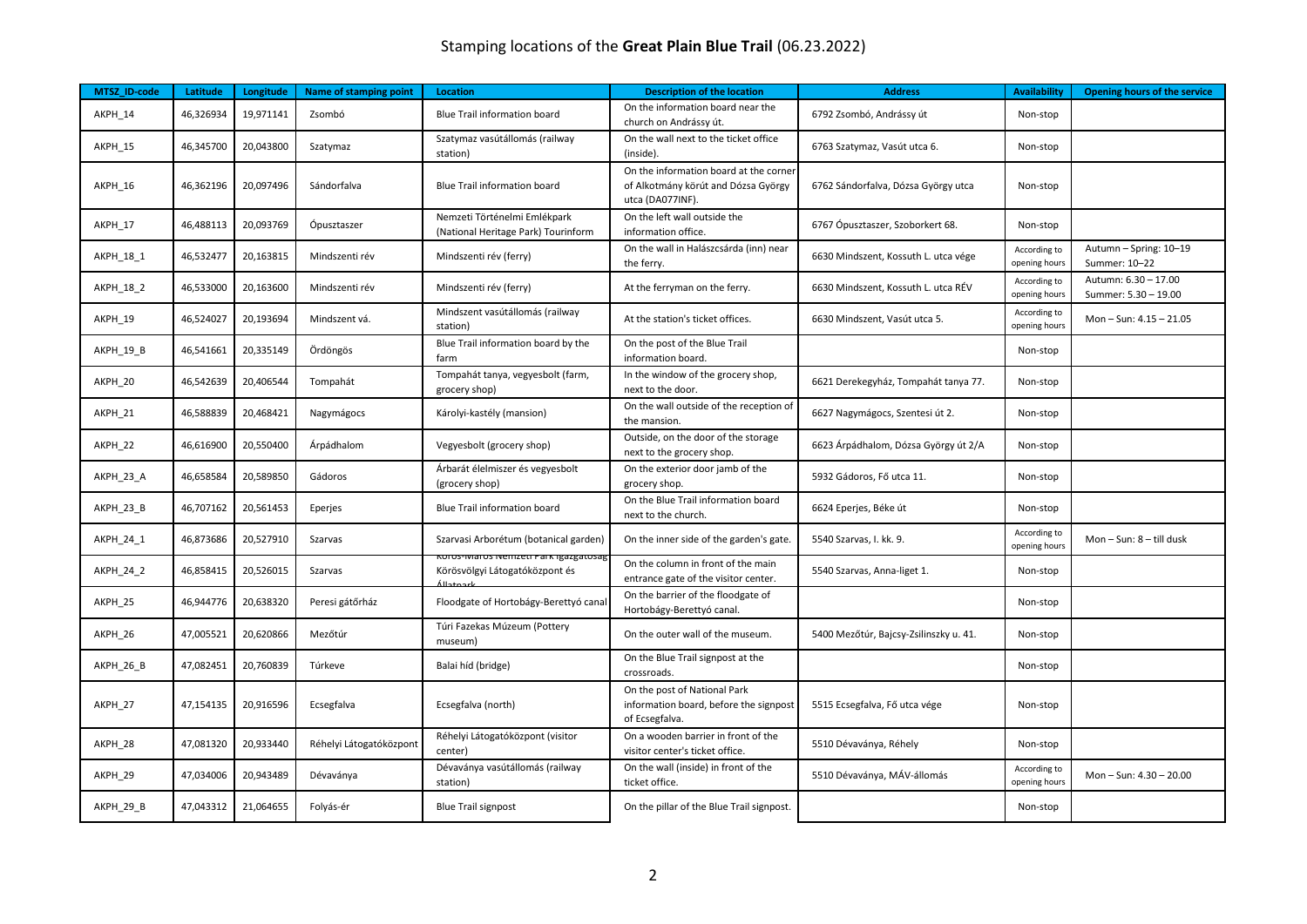| MTSZ_ID-code | Latitude  | Longitude | Name of stamping point | <b>Location</b>                                                        | <b>Description of the location</b>                                                                    | <b>Address</b>                           | <b>Availability</b>           | Opening hours of the service                          |
|--------------|-----------|-----------|------------------------|------------------------------------------------------------------------|-------------------------------------------------------------------------------------------------------|------------------------------------------|-------------------------------|-------------------------------------------------------|
| AKPH_30      | 46,969969 | 21,085899 | Körösladány            | Körösladány vasútállomás (railway<br>station)                          | On the wall inside the traffic office.                                                                | 5516 Körösladány, Kossuth Lajos utca 55. | According to<br>opening hours | Mon-Sun: 4.30-20.30                                   |
| AKPH 31 1    | 46,986343 | 21,183949 | Vidratanya             | Szeghalom, Fok-közi gátőrház (dike-<br>keeper's house)                 | In the dike-keeper's house in front of<br>Vidratanya.                                                 | 5520 Szeghalom, Fok-közi gátőrház        | According to<br>opening hours | Until the large gate is open.                         |
| AKPH_31_2    | 46,985868 | 21,182946 | Vidratanya             | Szeghalom, Vidratanya étterem és<br>panzió (restaurant and guesthouse) | At the entrance of the restaurant.                                                                    | 5520 Szeghalom, Fok-köz                  | Non-stop                      |                                                       |
| AKPH_32      | 46,939414 | 21,214611 | Csolt-monostor         | Vésztő-Mágor Történelmi Emlékhely<br>(historical site)                 | At the shepherds' hut in the memorial<br>park.                                                        | 5530 Vésztő                              | Non-stop                      |                                                       |
| AKPH 33      | 46,938857 | 21,263707 | Vésztő vá.             | Vésztő vasútállomás (railway station)                                  | On the wall next to the ticket office<br>inside the station.                                          | 5530 Vésztő, Bartók Béla út 27–29.       | According to<br>opening hours | Mon-Sun: 7.50 - 22.50                                 |
| AKPH 34      | 46,898809 | 21,342682 | Okány                  | <b>Blue Trail information board</b>                                    | On the Blue Trail information board in<br>front of the Soma pub (DA041INF).                           | 5534 Okány, Kossuth utca 47.             | Non-stop                      |                                                       |
| AKPH_35      | 46,919311 | 21,486434 | Zsadány                | <b>Blue Trail signpost</b>                                             | On the pillar of the Blue Trail signpost<br>at the corner of Attila király körút and<br>Mezőgyáni út. | 5537 Zsadány, Mezőgyáni út               | Non-stop                      |                                                       |
| AKPH_35_B    | 46,923930 | 21,532769 | Begécsi-víztároló      | Madár kilátó (bird-watching tower)                                     | On the pillar of the tower.                                                                           |                                          | Non-stop                      |                                                       |
| AKPH 36      | 46,885641 | 21,575717 | Geszt                  | Blue Trail information board                                           | On the pillar of the Blue Trail<br>information board near Szabadság<br>Street.                        | 5734 Geszt, Szabadság utca               | Non-stop                      |                                                       |
| AKPH_37      | 46,970194 | 21,601036 | Biharugra              | Makk hetes söröző (pub)                                                | In the filagoria / seat in front of the<br>pub.                                                       | 5538 Biharugra, Erzsébet utca 76.        | Non-stop                      |                                                       |
| AKPH_37_B    | 46,964192 | 21,657081 | Szilaspuszta           | <b>Blue Trail signpost</b>                                             | On the pillar of the Blue Trail signpost.                                                             |                                          | Non-stop                      |                                                       |
| AKPH_38      | 47,009248 | 21,645853 | Körösnagyharsány       | Municipal building                                                     | At the edge of a billboard on the<br>municipal building.                                              | 5539 Körösnagyharsány, Kossuth tér 9.    | Non-stop                      |                                                       |
| AKPH_39      | 47,019119 | 21,592238 | Körösszakál            | Forza Milan söröző (pub)                                               | On the terrace of the pub.                                                                            | 4136 Körösszakál, Templom út 2.          | Non-stop                      |                                                       |
| AKPH_39_B    | 47,070909 | 21,541422 | Belec                  | Bird-watching tower                                                    | On the pillar of the rocket-shaped<br>tower.                                                          |                                          | Non-stop                      |                                                       |
| AKPH_40      | 47,128511 | 21,456366 | Furta                  | Information board                                                      | On the information board on the<br>corner of Petőfi Street and Szabadság<br>Street.                   | 4141 Furta, Szabadság utca               | Non-stop                      |                                                       |
| AKPH_41      | 47,192326 | 21,459138 | Bakonszeg              | Bessenyei György-emlékház (memorial<br>house)                          | On a concrete pole in the garden of the<br>memorial house.                                            | 4164 Bakonszeg, Hunyadi utca 103.        | According to<br>opening hours | Needs agreed appointment in<br>advance +3630-297-6057 |
| AKPH_42      | 47,209724 | 21,537890 | Berettyóújfalu         | Tiszántúli Vízügyi Igazgatóság<br>(Trans Tisza Water Directorate)      | On the fence next to the gate.                                                                        | 4101 Berettyóújfalu, Berettyólapos 1.    | Non-stop                      |                                                       |
| AKPH_42_B    | 47,227627 | 21,616567 | Szentpéterszeg         | Jurta (tourist shelter)                                                | On the wooden pillar of the tourist<br>shelter.                                                       |                                          | Non-stop                      |                                                       |
| AKPH_43      | 47,243852 | 21,701775 | Hencida                | <b>Blue Trail signpost</b>                                             | On the Blue Trail signpost at the corner<br>of Arany János and Kossuth street.                        | 4123 Hencida, Arany János utca           | Non-stop                      |                                                       |
| AKPH_43_B    | 47,195317 | 21,732736 | Bojt                   | Óvoda (kindergarten)                                                   | On the fence of kindergarten.                                                                         | 4114 Bojt, Rákóczi Ferenc u. 46.         | Non-stop                      |                                                       |
| AKPH_44_1    | 47,187578 | 21,800437 | Nagykereki             | Bocskai-kastély (masion)                                               | Next to the entrance gate on the<br>fence.                                                            | 4127 Nagykereki, Bocskai tér 1.          | Non-stop                      |                                                       |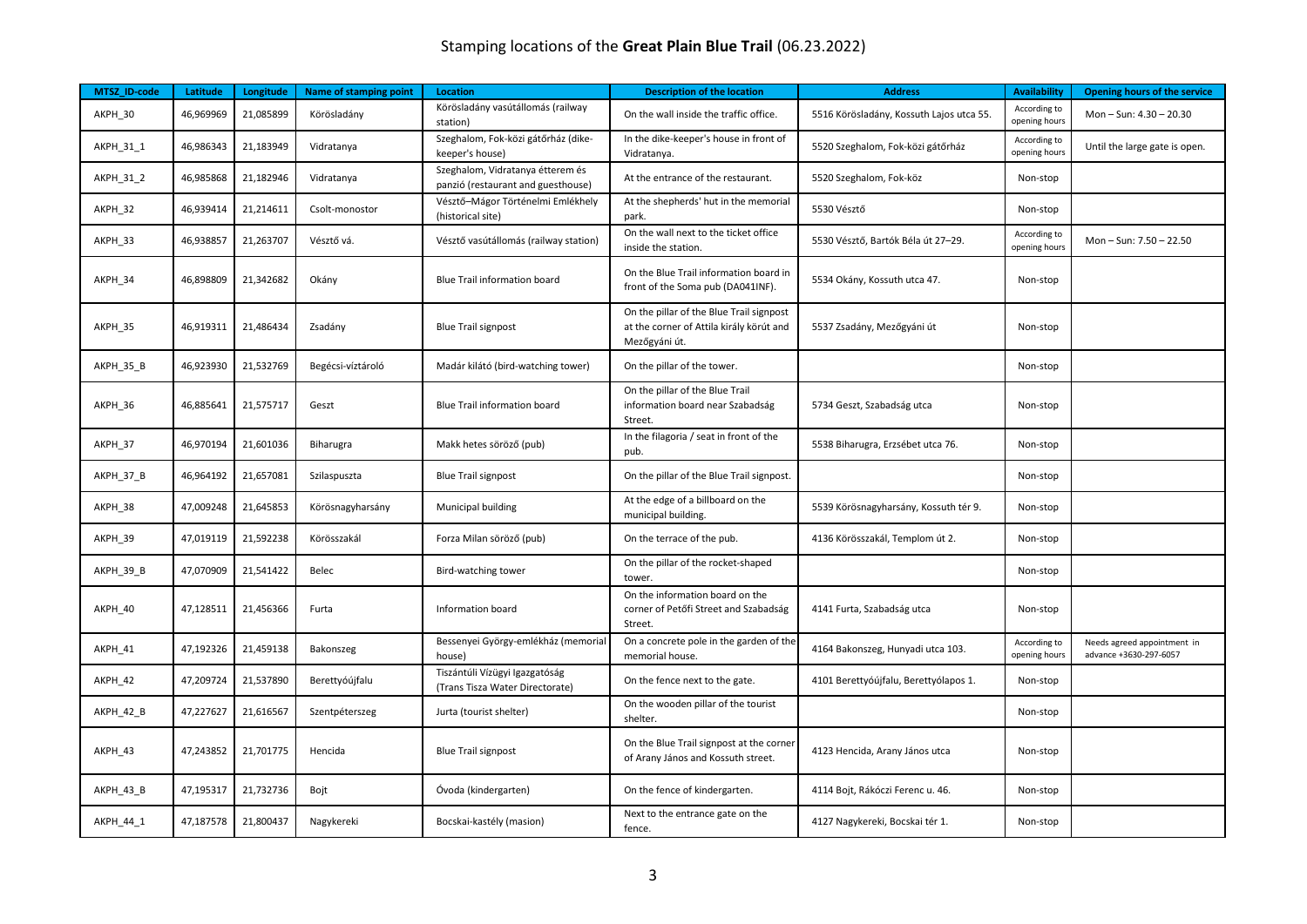| MTSZ_ID-code | Latitude  | Longitude | Name of stamping point | Location                                                                          | <b>Description of the location</b>                                                    | <b>Address</b>                                   | <b>Availability</b>           | Opening hours of the service                                               |
|--------------|-----------|-----------|------------------------|-----------------------------------------------------------------------------------|---------------------------------------------------------------------------------------|--------------------------------------------------|-------------------------------|----------------------------------------------------------------------------|
| AKPH_44_2    | 47,186531 | 21,795488 | Nagykereki             | Reál Pont élelmiszerbolt (grocery shop)                                           | On the door-case inside the shop.                                                     | 4127 Nagykereki, Kossuth utca 7.                 | According to<br>opening hours | Mon – Fri: 6–18<br>Sat: 6-14<br>$C_{11}$ n $620$                           |
| AKPH_45_1    | 47,248200 | 21,826514 | Kismarja               | Református templom (reformed<br>church)                                           | On the information board in front of<br>the church.                                   | 4126 Kismarja, Bethlen Gábor utca 3.             | Non-stop                      |                                                                            |
| AKPH_45_2    | 47,245280 | 21,822685 | Kismarja               | Kisvadász söröző (pub)                                                            | On the wall inside the pub.                                                           | 4126 Kismarja, Petőfi utca 2.                    | According to<br>opening hours | Mon-Sun: $6-14$                                                            |
| AKPH_46_1    | 47,278514 | 21,804674 | Pocsaj                 | <b>Blue Trail signpost</b>                                                        | Blue Trail signpost near the<br>waterworks.                                           | 4125 Pocsaj, Rákóczi utca 10.                    | Non-stop                      |                                                                            |
| AKPH_46_2    | 47,286216 | 21,826843 | Pocsaj                 | Sinka Miska vendégház (guesthouse)                                                | On one of the pillars of the covered<br>terrace of the guesthouse.                    | 4125 Pocsaj, Petőfi utca 38-40.                  | According to<br>opening hours | Needs agreed appointment in<br>advance<br>+3620-921-5663<br>+3620-521-3117 |
| AKPH_46_3    | 47,283254 | 21,827814 | Pocsaj                 | Kikelet Óvoda (kindergarten)                                                      | On the fence of kindergarten.                                                         | 4125 Pocsaj, Árpád u.2.                          | Non-stop                      |                                                                            |
| AKPH_47      | 47,320445 | 21,891333 | Cserekert              | Családi ház, Hajnal u. 22. (family<br>house)                                      | On the fence of the house.                                                            | 4125 Létavértes-Cserekert, Hajnal utca 22.       | Non-stop                      |                                                                            |
| AKPH_48      | 47,383442 | 21,891679 | Létavértes             | Blue Trail information board, Baross<br>street                                    | On the post of the Blue Trail<br>information board in front of the<br>medical center. | 4281 Létavértes, Baross utca                     | Non-stop                      |                                                                            |
| AKPH_49_2    | 47,460478 | 21,933511 | Kék-Kálló-völgy        | OKK signpost                                                                      | On the Blue Trail signpost called Kék-<br>Kálló-völgy.                                |                                                  | Non-stop                      |                                                                            |
| AKPH_50      | 47,422346 | 21,865871 | Kepecstag              | Kepecstag                                                                         | On the post of the information board<br>of Hortobágy National Park.                   |                                                  | Non-stop                      |                                                                            |
| AKPH_50_B    | 47,481281 | 21,823230 | Pipóhegy               | Két tölgy vendégház (guesthouse)                                                  | On the Blue Trail signpost near the<br>guesthouse.                                    | 4078 Debrecen-Haláp, Haláp 135.                  | Non-stop                      |                                                                            |
| AKPH_51_1    | 47,452633 | 21,703623 | Vekeri-tó              | Mézes-hegyi-tó (lake), Blue Trail<br>information board                            | On the post of the Blue Trail<br>information board next to the shelter.               |                                                  | Non-stop                      |                                                                            |
| AKPH_51_2    | 47,448845 | 21,689769 | Vekeri-tó              | Dorcas kemping (camping)                                                          | At the reception of the camping.                                                      | 4002 Debrecen, Erdőspuszta                       | Non-stop                      |                                                                            |
| AKPH_52_1    | 47,487026 | 21,718164 | Bánk                   | Erdőspusztai Bemutatóház és<br>Arborétum (visitor center and<br>botanical garden) | On the inner side of the garden gate.                                                 | 4079 Bánk, Fancsika tanya 93/A                   | Non-stop                      |                                                                            |
| AKPH_52_2    | 47,478628 | 21,719418 | Bánk                   | Debrecen-Bánki Református Általános<br>Iskola (primary school)                    | On the fence at the corner of the<br>school.                                          | 4002 Debrecen Bánk                               | Non-stop                      |                                                                            |
| AKPH_52_B    | 47,499725 | 21,766552 | Fancsika               | Bodzás víztározó (reservoir)                                                      | On the post of the National Park.                                                     |                                                  | Non-stop                      |                                                                            |
| AKPH_53      | 47,529210 | 21,815232 | Halápi csárda          | Halápi csárda (inn, out of service)                                               | On the post of the National Park in<br>front of the inn.                              |                                                  | Non-stop                      |                                                                            |
| AKPH_53_B    | 47,569445 | 21,879166 | Petőrészi-kilátó       | Lookout tower                                                                     | On the pillar of the lookout tower.                                                   |                                                  | Non-stop                      |                                                                            |
| AKPH_54      | 47,601851 | 21,971891 | Nyíracsád              | Blue Trail information board, Petőfi<br>square                                    | On the post of the Blue Trail<br>information board in front of the<br>pharmacy.       | 4262 Nyíracsád, Kassai utca, Petőfi tér<br>sarka | Non-stop                      |                                                                            |
| AKPH_54_B    | 47,661918 | 22,011134 | Gút                    | Road junction                                                                     | On the post.                                                                          |                                                  | Non-stop                      |                                                                            |
| AKPH 55      | 47,693192 | 22,045123 | Nyírlugos              | Blue Trail information board                                                      | On the post of the Blue Trail<br>information board.                                   |                                                  | Non-stop                      |                                                                            |